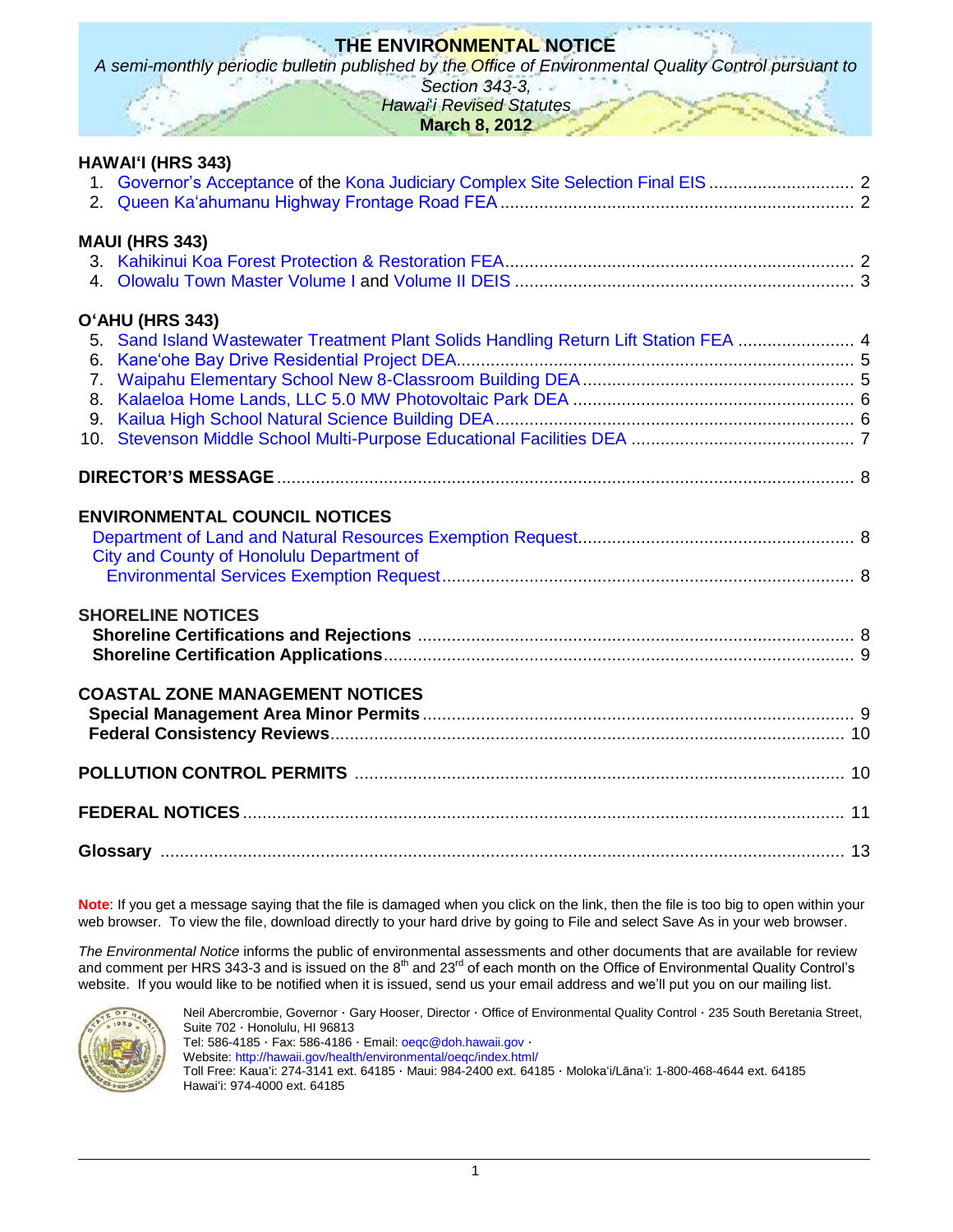

## **HAWAIʻI (HRS 343)**

## **1. [Kona Judiciary Complex Site Selection Final EIS](http://oeqc.doh.hawaii.gov/Shared%20Documents/EA_and_EIS_Online_Library/Hawaii/2010s/2011-12-23-FEIS-Kona-Judiciary-Complex.pdf)**

The [Governor](http://oeqc.doh.hawaii.gov/Shared%20Documents/EA_and_EIS_Online_Library/Hawaii/2010s/2012-03-08-FEIS-Governor-Acceptance-of-Kona%20Judiciary-Complex-Site-Selection-Project.pdf) has accepted the Final Environmental Impact Statement for the Kona Judiciary Complex Project. The document availability was published in the December 23, 2011 issue of The Environmental Notice.

## **2. [Queen Kaʻahumanu Highway Frontage Road FEA-FONSI](http://oeqc.doh.hawaii.gov/Shared%20Documents/Environmental_Council/Exemption_Lists_By_Department/Proposed-Requested-Exemptions/2012-03-08-Requested-CCH-Dept-of-Environmental-Services-Exempton-List.pdf)**

| Island:            | Hawaiʻi                                                                                         |
|--------------------|-------------------------------------------------------------------------------------------------|
| <b>District:</b>   | North Kona                                                                                      |
| TMK:               | (3) 7-3-009:016 (portion), & 018 (portion)                                                      |
| <b>Permits:</b>    | SMA Use Permit, Conservation District Use Permit, Subdivision Approval, National                |
|                    | Pollutant Discharge Elimination System Permit, Grading Permit, Underground Injection<br>Control |
| <b>Applicant:</b>  | Kohanaiki Shores, LLC & Kohanaiki Business Park Association, Attn: Mr. Joe Root, P.O.           |
|                    | Box 9015, Kailua-Kona, Hawai'i 96745. Contact: Joe Root, (808) 329-6200                         |
| <b>Approving</b>   |                                                                                                 |
| Agency:            | Hawai'i County Planning Department, Aupuni Center, 101 Pau'ahi Street, Suite 3, Hilo, HI        |
|                    | 96720. Contact: Bobby Jean Leithead-Todd, (808) 961-8288                                        |
| <b>Consultant:</b> | PBR HAWAII, 1001 Bishop Street, ASB Tower, Suite 650, Honolulu, Hawai'i 96813.                  |
|                    | Contact: Tom Schnell, (808) 521-5631                                                            |
| Status:            | Finding of No Significant Impact determination                                                  |

This EA covers the first portion of the frontage road envisioned in the Kona Community Development Plan (CDP), extending from Hulikoa Drive to Kohanaiki Way. The Kona CDP calls for a frontage road to "enable the consolidation of Queen Kaʻahumanu Highway vehicular access points for the developments makai of Queen Kaʻahumanu Highway".

No threatened or endangered plant or animal species were found on the Site. Two historic sites were found, but neither of these sites is located within the proposed roadway alignments. A cultural impact assessment concluded that: 1) no known cultural resources will be directly affected; and 2) no customary native Hawaiian rights are currently conducted in the study area. Since the Project will be at a lower elevation than Queen Kaʻahumanu Highway, the line of sight from Queen Kaʻahumanu Highway toward the ocean should not be affected.

The Project will improve the social welfare and quality of life for area residents by 1) improving safety and traffic flow on Queen Kaʻahumanu



Highway through the consolidation of access points; and 2) improving public access to properties makai and mauka of Queen Kaʻahumanu Highway, and in particular improving public access to Kohanaiki Public Beach Park and the shoreline.

## **MAUI (HRS 343)**

## **3. [Kahikinui Koa Forest Protection and Restoration FEA –](http://oeqc.doh.hawaii.gov/Shared%20Documents/EA_and_EIS_Online_Library/Maui/2010s/2012-03-08-FEA-Kahikinui-Koa-Forest-Protection-and-Restoration.pdf) FONSI**

**Island:** Maui **District:** Hana **TMK:** (2) 1-8-001:005, 006, 009 **Permits:** None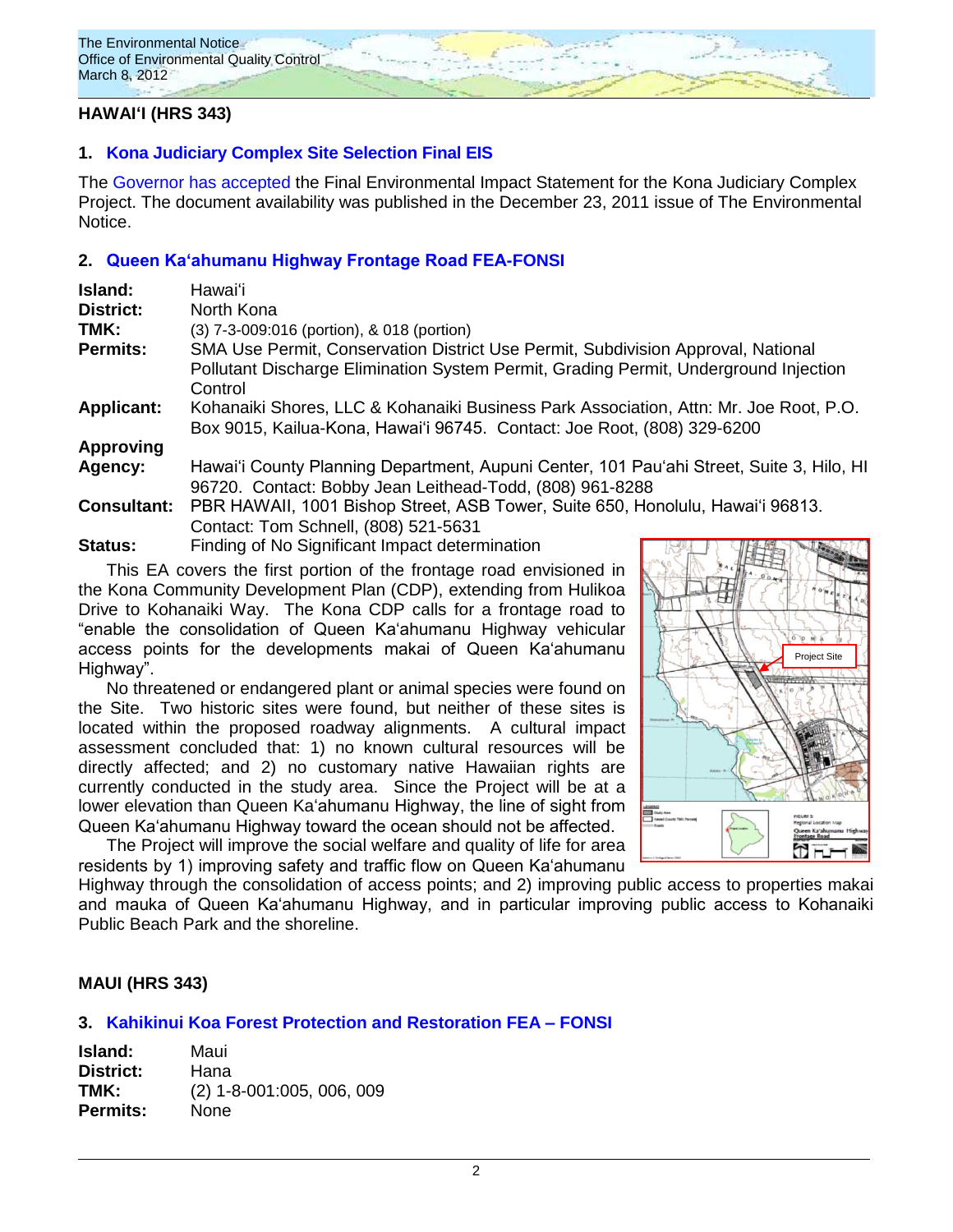### **Proposing/Determination**

- **Agency:** Department of Land and Natural Resources, Division of Forestry and Wildlife, 1151 Punchbowl St., #325, Honolulu, Hawaiʻi 96813. Contact: David Leonard, (808) 783-2163
- **Consultant:** Garcia and Associates, 146 Hekili St., Ste. 101, Kailua, Hawaiʻi 96734. Contact: Michael Desilets, (808) 262-1387
- **Status:** Finding of No Significant Impact determination. (**NOTE**: *In light OEQC's role in providing guidance on the implementation and practice of the Hawaii Environmental Policy Act, OEQC has discussed with the proposing agency the term final supplemental*

*environmental assessment used in the title of this final document and throughout the EA and has informed the Proposing Agency and Consultant that the term "supplemental environmental assessment" does not exist under Chapter 343, HRS; an EA can reference previous environmental studies but the focus is on new information about the previously discussed action that warrants an entirely new EA. Thus, OEQC has stricken the word "Supplemental" in the title of this final document. The word "supplemental" appears throughout the EA document; please disregard the use of the term and view the document as a Final Environmental Assessment.*)



The primary action of the DOFAW Leeward Haleakalā Watershed Restoration Project (LHWRP) is the construction of an ungulate-proof fence that will enclose approximately 2,350 acres of native remnant *koa* (*Acacia koa*) forest and degraded, but high-value, conservation lands. In addition to the ungulate exclosure fence, DOFAW intends to facilitate public access to the area through construction of a 19.8 kilometer trail system and six proposed backcountry cabins.

Trail alignments and cabin locations are provisional, pending field confirmation of the absence of threatened or endangered species and cultural resource sites.

No negative primary impacts are anticipated from LHWRP exclusion fencing or cabin and trail construction if mitigation measures in the FEA are followed.

The principal sources of secondary impact are the long-term exclusion of ungulates from the project area, and active ecological management of the area, which is expected to include long-term recovery and restoration of dry mesic *koa* forest habitat and subsequent reintroduction of threatened and endangered native species. The secondary environmental impacts of the project are therefore considered to be a net positive.

All categories of impact identified in the FEA will either be mitigated or are extremely minor and will therefore not tend to accumulate in relation to this or other projects. Substantial beneficial cumulative impacts are expected for biological resources.

## **4. [Olowalu Town Master Plan Draft EIS](http://oeqc.doh.hawaii.gov/Shared%20Documents/EA_and_EIS_Online_Library/Maui/2010s/2012-03-08-DEIS-Olowalu-Town-Master-Plan-Vol-I-of-II.pdf) Volume I and [Volume II](http://oeqc.doh.hawaii.gov/Shared%20Documents/EA_and_EIS_Online_Library/Maui/2010s/2012-03-08-DEIS-Olowalu-Town-Master-Plan-Vol-II-of-II.pdf)**

| Island:           | Maui                                                    |
|-------------------|---------------------------------------------------------|
| <b>District:</b>  | Lahaina                                                 |
| TMK:              | (2) 4-8-003:084, 98 through 118, and 124                |
| <b>Permits:</b>   | <b>State Land Use Commission District Boundary</b>      |
|                   | Amendment, Community Plan Amendment, Change in          |
|                   | Zoning, Project District Phase I, II and III Approvals, |
|                   | Special Management Area Use Permit                      |
| <b>Applicant:</b> | Olowalu Town, LLC and Olowalu Ekolu, LLC, 2035 Main     |
|                   | Street, Suite 1, Wailuku, Hawai'i 96793.                |
|                   | Contact: Bill Frampton, (808) 249-2224                  |

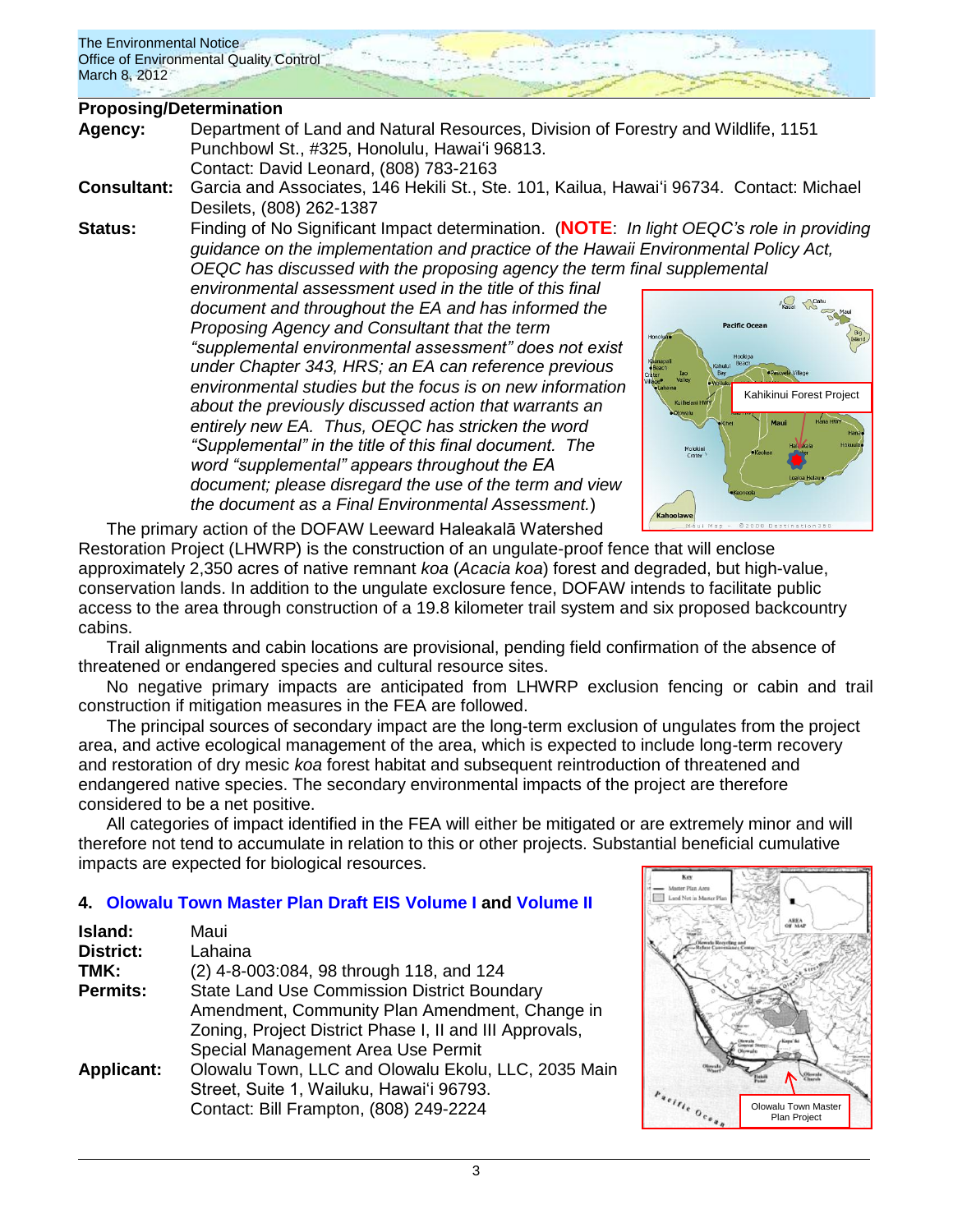| The Environmental Notice<br>Office of Environmental Quality Control<br>March 8, 2012 |  |
|--------------------------------------------------------------------------------------|--|
|                                                                                      |  |

| <b>Approving</b>   |                                                                                         |
|--------------------|-----------------------------------------------------------------------------------------|
| Agency:            | State Land Use Commission, P.O. Box 2359, Honolulu, Hawai'i 96804.                      |
|                    | Contact: Dan Davidson, (808) 587-3826                                                   |
| <b>Consultant:</b> | Munekiyo & Hiraga, Inc., 305 High Street, Suite 104, Wailuku, Hawai'i 96793.            |
|                    | Contact: Colleen Suyama, (808) 244-2015                                                 |
| Status:            | Statutory 45-day public review and comment period starts; comments are due on April 21, |
|                    | 2012. Send comments to the Applicant, Consultant, and Approving Agency                  |

The Olowalu Town Master Plan is proposing to establish a new community in the once thriving Olowalu plantation town, located on the west side of the island of Maui. The Master Plan will be a smallscale and mixed-use community designed to be pedestrian-friendly which will allow residents to live within walking distance of stores, schools, parks, employment opportunities, community centers, beaches, and social and civic resources. The Master Plan is guided by values and principles of sustainability by balancing the needs of Maui's growing population, yet maintaining and respecting our cultural, historical and natural resources.

The Master Plan will consist of approximately 1,500 residential dwelling units and 375,000 sq. ft. of commercial/retail use to be built concurrently with infrastructure. There will be a wide variety of singlefamily and multi-family dwelling types, including houses, apartments, townhouses, live-work units, cottages, rural homes and farmsteads for a wide range of income groups. Proposed infrastructure includes the relocation of the existing Honoapiʻilani Highway inland from the shoreline, upgrade of the Olowalu Water Company, Inc. water system, construction of a drainage system, construction of a wastewater treatment plant and R-1 recycled water irrigation system, and construction of a system of interconnected streets, greenways and bikeways.

## **OʻAHU (HRS 343)**

### **5. [Sand Island Wastewater Treatment Plant Solids Handling](http://oeqc.doh.hawaii.gov/Shared%20Documents/EA_and_EIS_Online_Library/Oahu/2010s/2012-03-08-DEA-Kaneohe-Bay-Drive-Residential-Project.pdf)  [Return Lift Station FEA –](http://oeqc.doh.hawaii.gov/Shared%20Documents/EA_and_EIS_Online_Library/Oahu/2010s/2012-03-08-DEA-Kaneohe-Bay-Drive-Residential-Project.pdf) FONSI**

| Island:          | Oʻahu                                                    |  |
|------------------|----------------------------------------------------------|--|
| <b>District:</b> | Honolulu                                                 |  |
| TMK:             | $(1)$ 1-5-041:005                                        |  |
| <b>Permits:</b>  | Special Management Area Use Permit, Department of        |  |
|                  | Planning and Permitting Construction Plan Review and     |  |
|                  | Approval, Building Permit, Grading and Stockpiling       |  |
|                  | Permit, Department of Health Construction Plan Review an |  |
|                  |                                                          |  |



**d Approval** 

### **Proposing/Determination**

- **Agency:** Department of Design and Construction, 650 South Beretania Street, Honolulu, Hawai'i 96813. Contact: Lori M. K. Kahikina, (808) 768-8480
- **Consultant:** R. M. Towill Corporation, 2024 North King Street, Suite 200, Honolulu, Hawai'i 96819. Contact: James Niermann, (808) 842-1133, JimN@rmtowill.com
- **Status:** Finding of No Significant Impact determination

The proposing agency, Department of Design and Construction, plans to construct a solids handling building return lift station to collect and recirculate residual flows from intermediate stages of processing within the Sand Island Wastewater Treatment Plant (WWTP). Improvements include a sub-grade compartment well, two above-ground electric-powered pumps, and miscellaneous above-ground valves, instrumentation, and piping for influent and effluent flows.

This EA addresses the potential for anticipated environmental impacts and considers the alternatives to the proposed action with appropriate mitigation measures to address and minimize potential effects. It is anticipated that this project will have no significant adverse impact to water quality, air quality, existing utilities, noise, archaeological sites, or wildlife habitat. All anticipated impacts will be temporary and will not adversely affect the environmental quality of the area. The Department of Design and Construction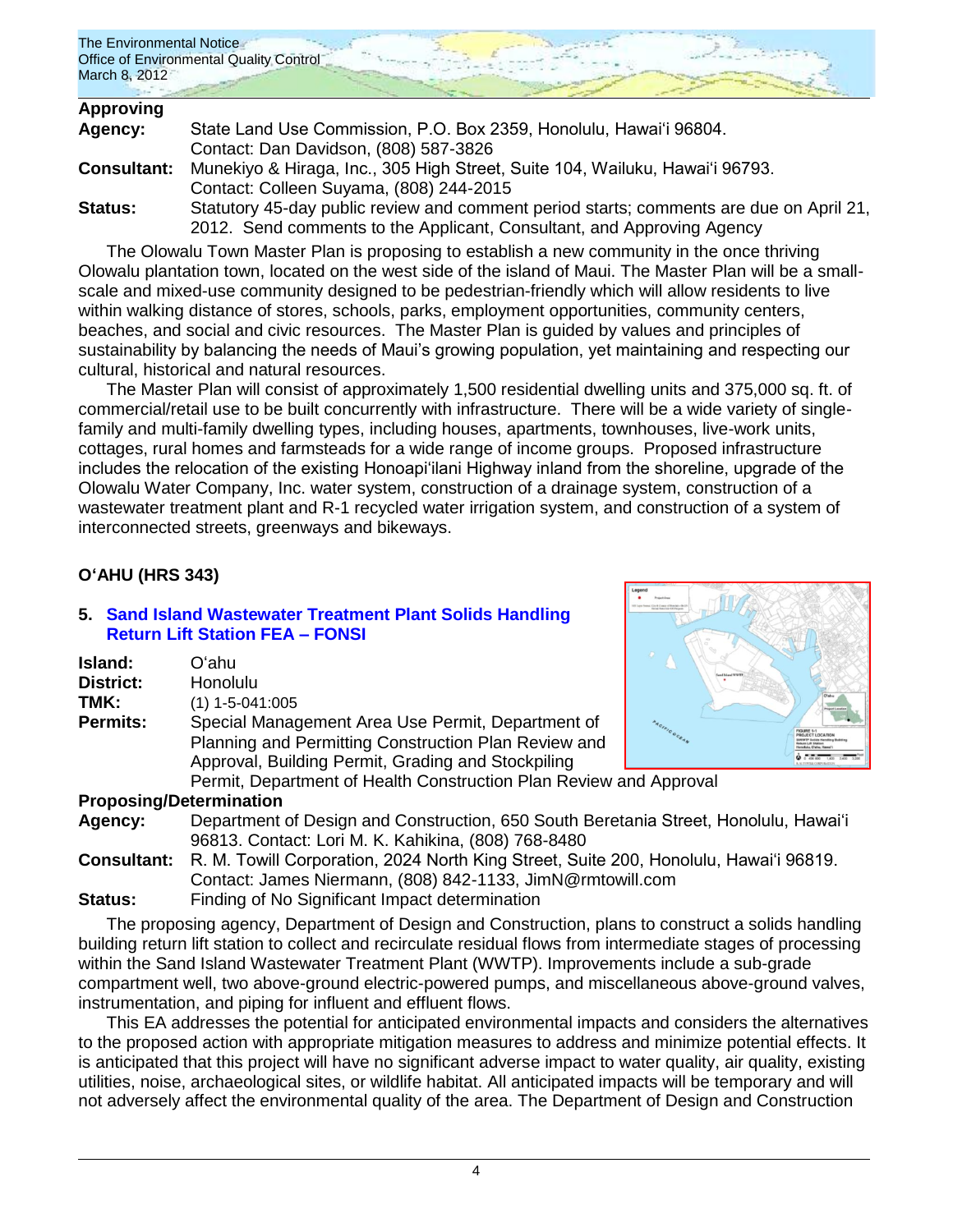The Environmental Notice Office of Environmental Quality Control March 8, 2012

has determined that the project will not have a significant environmental impact and has issued a Finding of No Significant Impact (FONSI) in accordance with Chapter 343, HRS.

# **6. [Kaneʻohe Bay Drive Residential Project DEA](http://oeqc.doh.hawaii.gov/Shared%20Documents/EA_and_EIS_Online_Library/Oahu/2010s/2012-03-08-DEA-Kaneohe-Bay-Drive-Residential-Project.pdf)**

| Island:                               | Oʻahu                                                                                                                                                                             |                                 |
|---------------------------------------|-----------------------------------------------------------------------------------------------------------------------------------------------------------------------------------|---------------------------------|
| <b>District:</b>                      | Ko'olaupoko                                                                                                                                                                       |                                 |
| TMK:                                  | $4 - 4 - 7:11$                                                                                                                                                                    |                                 |
| <b>Permits:</b>                       | Special Management Area Use Permit (Major); Shoreline Setback Variance, Building<br>Permit                                                                                        |                                 |
| <b>Applicant:</b><br><b>Approving</b> | Westgate Enterprises, Inc., 212 Merchant Street, Suite 330, Honolulu, Hawai'i 96813                                                                                               |                                 |
| Agency:                               | City and County of Honolulu, Department of Planning and Permitting, 650 South King<br>Street, 7th Floor, Honolulu, Hawai'i 96813. Contact:<br>Ann Asaumi, (808) 768-8020          |                                 |
| <b>Consultant:</b>                    | R. M. Towill Corporation, 2024 North King Street, Suite<br>200, Honolulu, Hawai'i 96819. Contact: Chester Koga,<br>(808) 842-1133                                                 | <b>Project Vick</b><br>Kane'ohe |
| <b>Status:</b>                        | Statutory 30-day public review and comment period<br>starts; comments are due on April 6, 2012. Send<br>comments to the Applicant, Consultant, and the<br><b>Approving Agency</b> | <b>Project Location</b>         |

The Applicant seeks approval of a Special Management Area Use Permit (SMP) to develop four Condominium Property Regime (CPR) lots and a shared driveway on a 50,965 square-foot property located at 44-295 Kaneʻohe Bay Drive. The shoreline lot is zoned R-10 Residential District and contains a man-made lagoon which extends approximately 75 to 90 feet from the regulatory shoreline. There are two existing dwellings located on the property. The proposed action will permit two additional dwelling units, for a total of four dwelling units

 $\overline{\mathbf{r}}$ 

on the property. As the project is part of a larger development (i.e., entail more than two dwelling units), it requires approval of an SMP. Inasmuch as the proposed development, including the two additional dwelling units, will exceed \$500,000, a Major SMP is required. In addition, the Applicant proposes to install rocks or boulders and plant small shrubs and small trees along the edge of the lagoon to stabilize its slope. Part of this installation will take place within the 40 feet of the regulatory shoreline, or within the shoreline setback area. Installation of the rocks or boulders in the shoreline setback area requires approval of Shoreline Setback Variance (SSV).

# **7. [Waipahu Elementary School New 8-Classroom Building DEA](http://oeqc.doh.hawaii.gov/Shared%20Documents/EA_and_EIS_Online_Library/Oahu/2010s/2012-03-08-DEA-Waipahu-Elementary-New-8-Classroom-Building.pdf)**

| Island:         | Oʻahu                                               |
|-----------------|-----------------------------------------------------|
| District:       | 'Ewa                                                |
| TMK:            | 9-4-010: 040, 098, 9-4-029: 001, 015                |
| <b>Permits:</b> | Grubbing, Grading, and Stockpiling Permit; Building |
|                 | Permit for Building, Electrical, Plumbing,          |
|                 | Sidewalk/Driveway and Demolition Work; Sewer        |
|                 | Connection; Waiver (Height); NPDES; Variance from   |
|                 | Pollution Controls; Chapter 6E Clearance            |
|                 |                                                     |

## **Proposing/Determination**

**Agency:** Department of Education, State of Hawai'i, Facilities Development Branch, 1151 Punchbowl Street, Room 501, Honolulu, Hawai'i 96813. Contact: Benjamin Miura, (808) 586-0429

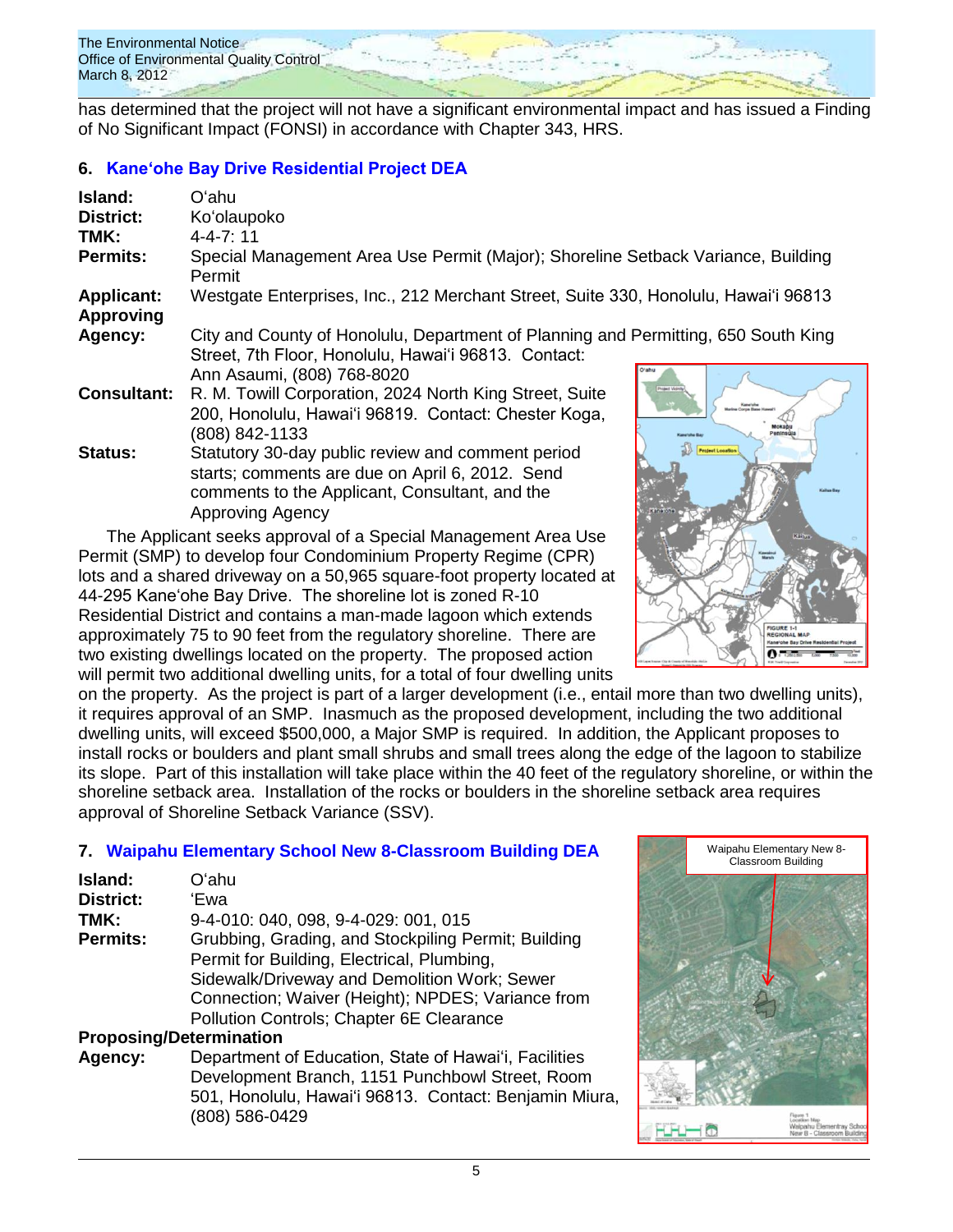| The Environmental Notice<br>Office of Environmental Quality Control |  |  |
|---------------------------------------------------------------------|--|--|
| March 8, 2012                                                       |  |  |

|         | Consultant: Gerald Park Urban Planner, 95-595 Kaname'e Street, #324, Mililani, Hawai'i 96789. (808) |
|---------|-----------------------------------------------------------------------------------------------------|
|         | 625-9626                                                                                            |
| Status: | Statutory 30-day public review and comment period starts; comments are due on April 6,              |

2012. Send comments to the Proposing Agency and Consultant

Short-term construction impacts include raising fugitive dust, mechanical and equipment noise, potential for construction related runoff, grubbing vegetation, land alteration, potential impacts on traffic circulation, and loss of open space used for outdoor recreation and school functions. There are no streams or historic features on the ground surface to be affected.

The project will help to mitigate the doubling up of classrooms as is now practiced and provide space for existing and future educational programs. It is not being constructed to accommodate projected increases in student enrollment.

The 8-classroom building *per se* will neither affect ambient air quality nor generate noise and use of the facility is not expected to adversely affect surrounding areas during school hours. No significant increase in vehicle traffic is anticipated as a result of this project. There should be no significant increase in domestic water usage and wastewater flow compared to existing conditions. Storm water runoff will increase but will be retained on-site.

Designed as a sustainable building, the building will have lower operating costs, conserve energy and water, provide for the health and comfort of its users, and demonstrate a State commitment to sustainable building design and energy conservation. The building will be constructed in a remote, low ground elevation corner of the school grounds and when viewed from public areas, it will appear as tall as an adjoining campus building which is constructed at a higher ground elevation.

## **8. [Kalaeloa Home Lands Solar, LLC 5.0 MW Photovoltaic Park DEA](http://oeqc.doh.hawaii.gov/Shared%20Documents/EA_and_EIS_Online_Library/Oahu/2010s/2012-03-08-DEA-Kalaeloa-Home-Lands-Solar-LLC-5-MW-Photovoltaic-Park.pdf)**

| Island:            | Oʻahu                                                                                  |                                           |
|--------------------|----------------------------------------------------------------------------------------|-------------------------------------------|
| <b>District:</b>   | 'Ewa                                                                                   | Ankráeta                                  |
| TMK:               | $(1)$ 9-1-013:029                                                                      | prest Reserve<br>Makah                    |
| Permits:           | DHHL Lease, NPDES Form C, Building/Grading, FAA                                        |                                           |
|                    | <b>Obstruction Evaluation, Airport Area Analysis</b>                                   |                                           |
| <b>Applicant:</b>  | Kalaeloa Home Lands Solar, LLC. Contact: Jody Allione,                                 |                                           |
|                    | Project Development Manager, (808) 347-3174 or email                                   | Kalaeloa 5 MW<br><b>Photovoltaic Park</b> |
|                    | jodyallione39@gmail.com,                                                               |                                           |
| <b>Approving</b>   |                                                                                        |                                           |
| Agency:            | Hawaiian Homes Commission, Department of Hawaiian Home Lands, Land Management          |                                           |
|                    | Division, Attention: Linda Chinn, Administrator, P.O. Box 1879, Honolulu, HI 96805,    |                                           |
|                    | Linda.Chinn@hawaii.gov (808) 620-9500                                                  |                                           |
| <b>Consultant:</b> | North Shore Consultants, P.O. Box 790, Haleiwa, HI 96712. Contact: David M.            |                                           |
|                    | Robichaux, (808) 368-5352 or email: robichaud001@hawaii.rr.com,                        |                                           |
| <b>Status:</b>     | Statutory 30-day public review and comment period starts; comments are due on April 6, |                                           |
|                    | 2012. Send comments to the Applicant, Consultant, and Approving Agency                 |                                           |

The Kalaeloa Home Lands Solar Park will result in 5 MW of renewable power to be provided to the public utility grid. Temporary noise and dust will be generated during construction; however these are expected to be limited in duration and consistent with the surrounding land use. The PV Park is within the controlled activity area for Runway 11-29. Fences at the end of the airport property now serve as arresting gear for emergency overruns. Upon completion of the proposed action the area will contain truss structures that will serve a similar function. Aircraft operations at the Kalaeloa Airport are not expected to be significantly impacted from glint and glare according to a study commissioned for this project. No secondary or cumulative impacts were identified despite the proposed addition of a second PV Park in the area. Pending receipt of comments from agencies and interested parties, DHHL anticipates a finding of no significant impact.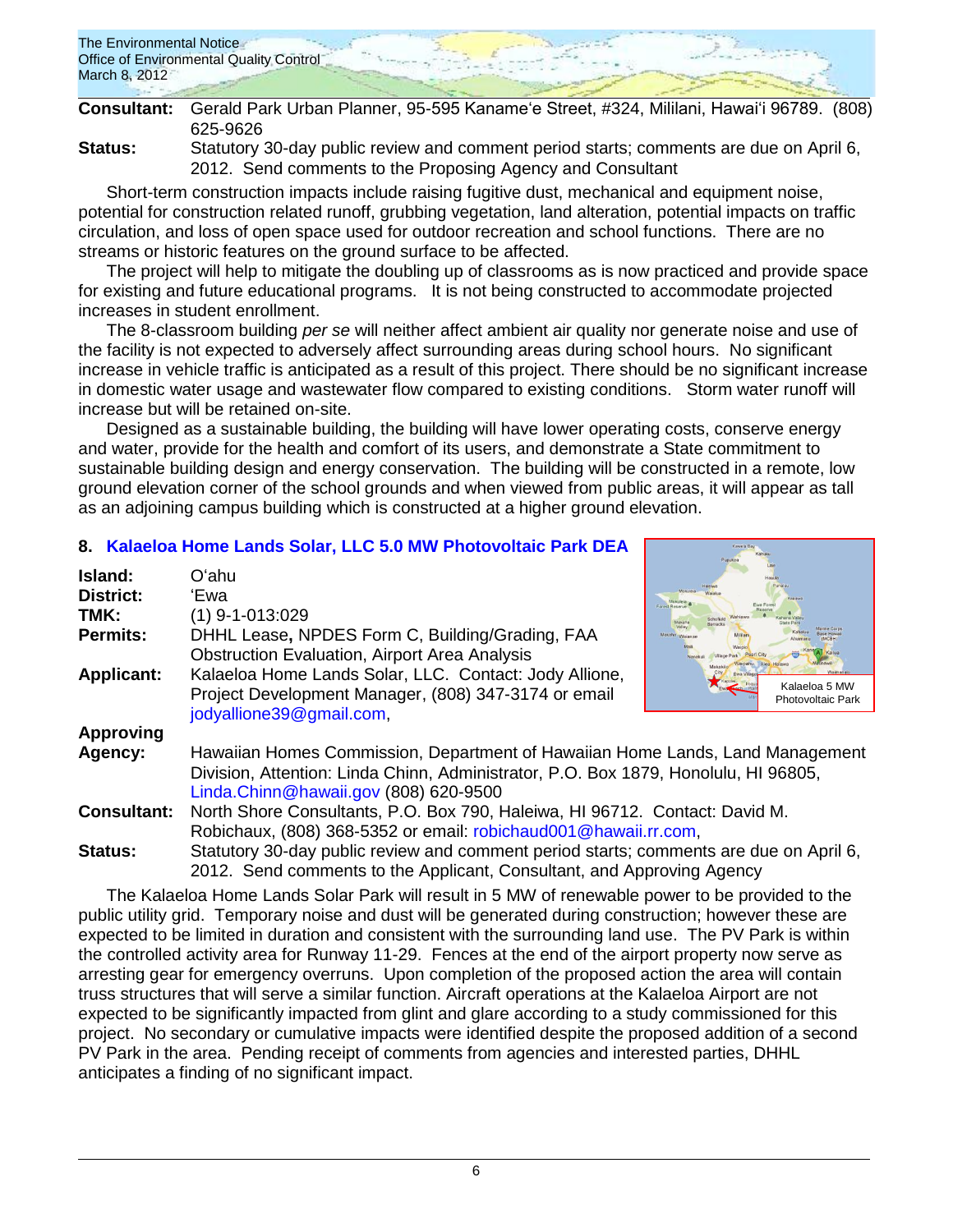The Environmental Notice Office of Environmental Quality Control March 8, 2012

## **9. [Kailua High School Natural Science Building DEA](http://oeqc.doh.hawaii.gov/Shared%20Documents/EA_and_EIS_Online_Library/Oahu/2010s/2012-03-08-DEA-Kailua-HS-Natural-Science-Buildig.pdf)**

| Island:                        | Oʻahu                                                |
|--------------------------------|------------------------------------------------------|
| District:                      | Ko'olaupoko                                          |
| TMK:                           | 4-02-03:22                                           |
| <b>Permits:</b>                | Building, Elevator, Zoning Waiver, Grading           |
| <b>Proposing/Determination</b> |                                                      |
| Agency:                        | State of Hawai'i, DOE, P.O. Box 2360, Honolulu, HI   |
|                                | 96804. Contact: Dennis Olmstead, (808)586-0532       |
| <b>Consultant:</b>             | Architecture Plus Inc., 400 Hobron Lane, Ste. 303,   |
|                                | Honolulu, HI 96815. Contact: Gary K. Kawakami, (808) |
|                                | 945-2311                                             |
| Status:                        | Statutory 30-day public review and comment period;   |
|                                | comments are due on April 6, 2012. Send comments to  |
|                                | the Proposing Agency and the Consultant              |

The State of Hawaiʻi, Department of Education (DOE) is proposing to demolish existing Building L on the Kailua High School campus and

Wahiay Mililani Ahuim Maili p earl City Kaneoh Waipahu Hal Kailua HS Natural Science Building

construct a new 2-story classroom building designated for the study of natural sciences.

The demolition of the existing Building L and construction of a new classroom building has been determined to be the best alternative based on input from the school and community through preliminary planning/design studies. The proposed new classroom facility will provide the necessary specialized science and computer technology space and features needed for a specialized aquaculture program developed over the years that the existing school facilities cannot.

The proposed new classroom building will be constructed of concrete, masonry, steel, metal decking and roofing, and interior finishes of various types. It will provide approximately 18,000 + sf.

The proposed new classroom building will house a general classroom, 2 microbiology science classrooms, 3 computer resource rooms and supporting spaces including technical equipment rooms, storage rooms, offices, restrooms, etc.

No significant socio-economic, health, safety, vehicular, cultural, historic or environmental impacts are anticipated by proceeding with the new classroom building. In addition to the various mitigation measures outlined in the following, DOE has directed consultants to design the new facility with the goal of meeting an equivalent of LEED (Leadership in Energy and Environmental Design) Silver Certification.

## **10. [Stevenson Middle School Multi-Purpose Educational Facilities DEA](http://oeqc.doh.hawaii.gov/Shared%20Documents/EA_and_EIS_Online_Library/Oahu/2010s/2012-03-08-DEA-Stevenson-Middle-School-Multi-Purpose-Facilities.pdf)**

| Island:                        | Oʻahu                                                                                 | Stevenson Middle School Project         |  |  |
|--------------------------------|---------------------------------------------------------------------------------------|-----------------------------------------|--|--|
| <b>District:</b>               | Honolulu                                                                              |                                         |  |  |
| TMK:                           | 2-4-33:013                                                                            | dokulata )                              |  |  |
| Permits:                       | Punchbowl Special Design District Permit, Waiver                                      | Moksileis<br>Ewa Fores<br>Forest Reserv |  |  |
|                                | Permits, Grading Permit, Construction and Building                                    |                                         |  |  |
|                                | <b>Permits</b>                                                                        |                                         |  |  |
| <b>Proposing/Determination</b> |                                                                                       |                                         |  |  |
| Agency:                        | State of Hawai'i, Department of Education, Facilities                                 |                                         |  |  |
|                                | Development Branch, Kalanimoku Building, Room 431,                                    |                                         |  |  |
|                                | 1151 Punchbowl Street, Honolulu, HI 96813. Contact: Arnold Fukunaga, (808)586-0440    |                                         |  |  |
| <b>Consultant:</b>             | PlanPacific, Inc., 1001 Bishop Street, Suite 2755, Honolulu, HI 96813. Contact: Lisa  |                                         |  |  |
|                                | Leonillo Imata, (808) 521-9418                                                        |                                         |  |  |
| <b>Status:</b>                 | Statutory 30-day public review and comment period; comments are due on April 6, 2012. |                                         |  |  |
|                                | Send comments to the Proposing Agency and the Consultant                              |                                         |  |  |

The proposal is to modernize the science and technology facilities at Stevenson Middle School, a recently designated Science Signature School. The current science classrooms are sub-standard and lack modern equipment. The proposed new facilities consist of a two-story classroom building, adjacent single-story multipurpose room, and adjacent covered walkway/lanai area. Total usable floor area will be 11,500 square feet.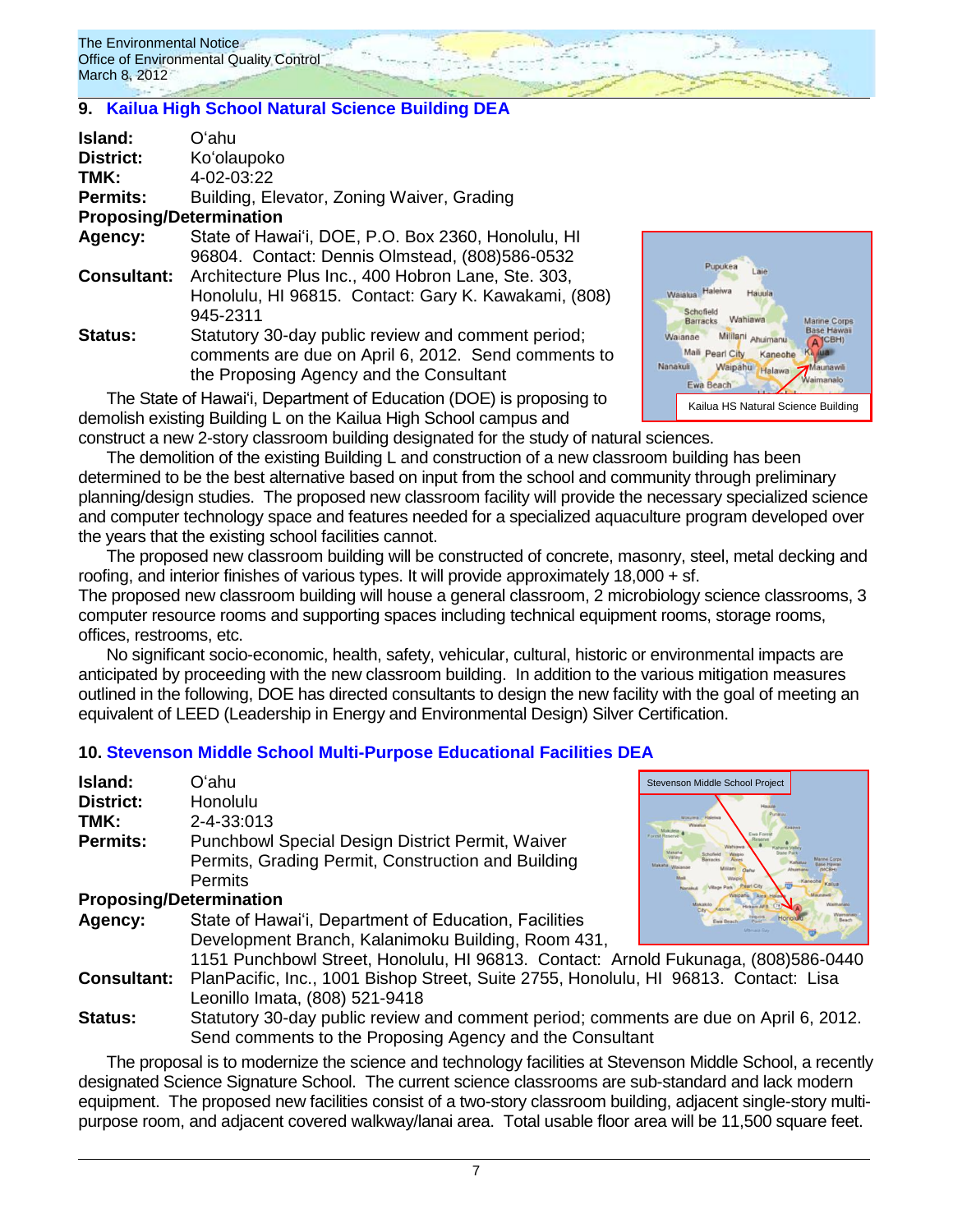The Environmental Notice Office of Environmental Quality Control March 8, 2012

The structures will be located in an underutilized open area adjacent to the existing classroom building. No significant adverse long-term or cumulative impacts are anticipated to be generated from the proposed project. The slopes and views of Punchbowl Crater will be unchanged. Short-term construction-related impacts will be mitigated and construction activities will be restricted per State and County rules.

## **DIRECTOR'S MESSAGE**

Thank you for taking the time to review the important information contained within The Environmental Notice. The Office of Environmental Quality Control strives to include the most current information available – both information that is required by law to be published but also information that may be useful to those involved with environmental issues. We recently published an updated 2012 version of the Chapter 343 Guidebook which you can download here: [Guide to the Implementation and Practice of](http://oeqc.doh.hawaii.gov/Shared%20Documents/Misc_Documents/Guide%20to%20the%20Implementation%20and%20Practices%20of%20the%20HEPA.pdf)  [the Hawaii Environmental Policy Act, 2012 Edition.](http://oeqc.doh.hawaii.gov/Shared%20Documents/Misc_Documents/Guide%20to%20the%20Implementation%20and%20Practices%20of%20the%20HEPA.pdf) In addition, the Environmental Council (EC) has released its [2011 Annual Report](http://oeqc.doh.hawaii.gov/Shared%20Documents/Environmental_Council/Annual_Reports/Annual-Report-2011.pdf) which can be read on the [OEQC website.](http://oeqc.doh.hawaii.gov/Shared%20Documents/Forms/AllItems.aspx?RootFolder=%2fShared%20Documents%2fEnvironmental%5fCouncil%2fAnnual%5fReports&View=%7bC0C5C897%2d3066%2d4821%2d864E%2d36FB3D77F5D5%7d) The EC is currently reviewing exemption classification requests from the Department of Land and Natural Resources and the City and County of Honolulu, and has also started a formal process to update the Hawaii Administrative Rules governing Chapter 343, which has not been updated since 1996. For more information on upcoming Environmental Council meetings see the most recently posted agenda here [http://calendar.ehawaii.gov/calendar/html/event.](http://calendar.ehawaii.gov/calendar/html/event)

## **ENVIRONMENTAL COUNCIL NOTICES**

The Environmental Council has a meeting scheduled for Thursday, March 15, 2012, in room 203 of the State Office Tower. Please go to the State [Calendar](http://calendar.ehawaii.gov/calendar/html/event) website six days prior to the meeting date to review the agenda. For more information, contact the Council at this email [environmental.council@doh.hawaii.gov](mailto:environmental.council@doh.hawaii.gov) or call (808) 586-4185.

In addition, the OEQC Director referenced two requests being reviewed by the Environmental Council – the [DLNR List](http://oeqc.doh.hawaii.gov/Shared%20Documents/Environmental_Council/Exemption_Lists_By_Department/Proposed-Requested-Exemptions/2012-03-08-Requested-DLNR-Exemption-List.pdf) and [CCH Department of Environmental Services](http://oeqc.doh.hawaii.gov/Shared%20Documents/Environmental_Council/Exemption_Lists_By_Department/Proposed-Requested-Exemptions/2012-03-08-Requested-CCH-Dept-of-Environmental-Services-Exempton-List.pdf) List are available for 30-day public review and comment period, ending April 6, 2012; please send comments to 235 S. Beretania St., #702, Honolulu, Hawaiʻi 96813, or email to [environmental.council@doh.hawaii.gov.](mailto:environmental.council@doh.hawaii.gov)

## **SHORELINE NOTICES**

## **SHORELINE - Certifications and Rejections**

The shoreline notices below have been proposed for certification or rejection by DLNR (HRS 205A-42 and HAR 13-222-26). Any person or agency who wants to appeal shall file a notice of appeal in writing with DLNR no later than 20 calendar days from the date of this public notice. Send the appeal to the Board of Land and Natural Resource, 1151 Punchbowl Street, Room 220, Honolulu, HI 96813.

| File No. | <b>Proposed/Rejected</b>                   | Location                                                                                                                                                           | <b>Applicant/Owner</b>                                                                             | TMK         |
|----------|--------------------------------------------|--------------------------------------------------------------------------------------------------------------------------------------------------------------------|----------------------------------------------------------------------------------------------------|-------------|
| OA-1457  | <b>Proposed Shoreline</b><br>Certification | Lot 1190 of Land Court Application 677, Map<br>301 situate at Kailua, Ko'olaupoko, O'ahu<br>Address: 65 Kailuana Place<br>Purpose: Development of property         | Dennis K. Hashimoto/ 59<br>Kailuana Place LLC                                                      | 4-3-022:020 |
| KA-354   | <b>Proposed Shoreline</b><br>Certification | Lot 7-A "Spouting Horn Tract" situate at Po'ipū,<br>Koloa, Kaua'i<br>Address: 4498 Lawai Road<br>Purpose: Determine building setback and<br>obtain building permit | Esaki Mapping and<br>Surveying, Inc./ Timothy &<br>Courtney Jochner and<br>Wai Wai Properties, LLC | 2-6-003:008 |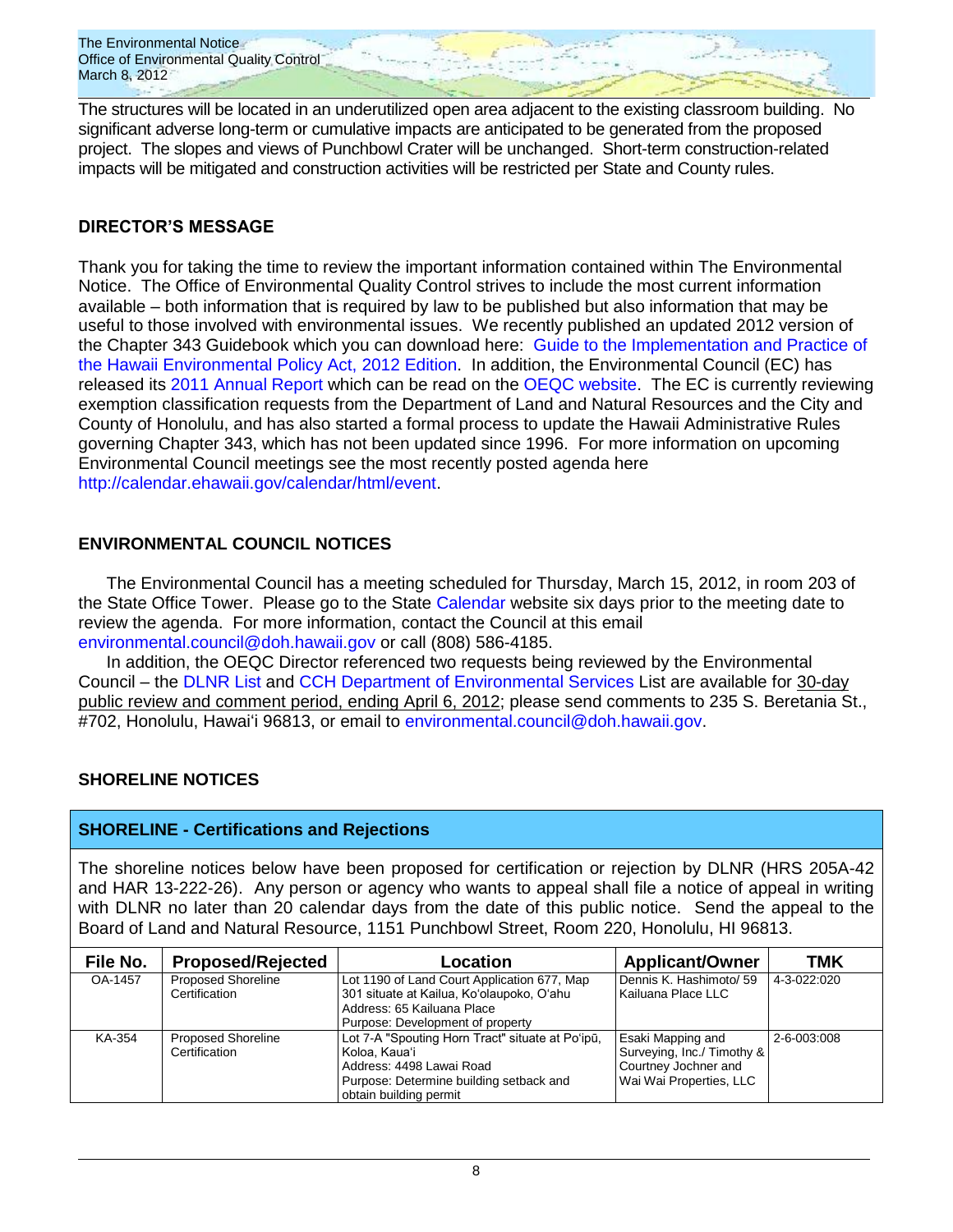

## **SHORELINE - Certification Applications**

The shoreline certification applications above are available for review at the DLNR Offices on Kauaʻi, Hawaiʻi, Maui, and Honolulu, 1151 Punchbowl Street, Room 220 (HRS 205A-42 and HAR 13-222-12). All comments shall be submitted in writing to the State Land Surveyor, 1151 Punchbowl Street, Room 210, Honolulu, HI 96813 and postmarked no later than 15 calendar days from the date of the public notice of the application. For more information, call Ian Hirokawa at 587-0420.

| File No. | <b>Date</b> | Location                                                                                                                                                                                                                                                    | <b>Applicant/Owner</b>                                        | TMK         |
|----------|-------------|-------------------------------------------------------------------------------------------------------------------------------------------------------------------------------------------------------------------------------------------------------------|---------------------------------------------------------------|-------------|
| MA-502   | 02/14/2012  | Lot 2-A of Land Court Application 1846 (Map 1) being a<br>portion of Grant 234 to Linton L. Torbert and William Wilcox,<br>situate at Papa'anui, Honua'ula, Makawao, Maui<br>Address: 0 Makena Road, Kihei, HI 96753<br>Purpose: SMA Use Permit application | Akamai Land Surveying,<br>Inc./ ATC Makena Land<br>SF2, LLC   | 2-1-007:092 |
| MA-503   | 02/21/2012  | Lot 50, Waiohuli-Keokea Beach Lots, 2 <sup>nd</sup> Series, being a<br>portion of Grant 12,872 to Joseph and Emilia Cadinha,<br>Waiohuli-Keokea, Kula, Maui<br>Address: 1750 Halama St., Kihei HI 96753<br>Purpose: Shoreline setback                       | Edgardo V. Valera/ Nicolaos<br>Papadopoulos                   | 3-9-012:009 |
| OA-1477  | 01/12/2012  | Lot B-19 as shown on Map 2 of Land Court Application<br>1341, Ka'alaea, Ko'olaupoko, O'ahu<br>Address: 47-865 Kamehameha Hwy., Kane'ohe, HI 96744<br>Purpose: Building setback requirement                                                                  | Jaime F. Alimboyoguen/<br><b>Bruce Kim</b>                    | 4-7-024:022 |
| OA-1478  | 02/22/2012  | Lot 102 as shown on Map 16 of Land Court Application 609,<br>Mokulē'ia, Waialua, O'ahu<br>Address: 68-355 Crozier Drive, Waialua, HI 96791<br>Purpose: Building (shoreline) setback                                                                         | Jaime F. Alimboyoguen/<br>Crozier Wave LLC (Lief<br>Johansen) | 6-8-005:010 |
| OA-1479  | 02/27/2012  | Lot 63 of File Plan 256 "Sunset Beach Lots" being a portion<br>of Grant 8174 to John Gomes Duarte at Pupukea,<br>Ko'olauloa, O'ahu<br>Address: 59-209D Ke Nui Road, Haleiwa, HI 96712<br>Purpose: Building (shoreline) setback                              | Gil P. Bumanglag/ AR Trust                                    | 5-9-002:067 |

## **COASTAL ZONE MANAGEMENT NOTICES**

## **Special Management Area (SMA) Minor Permits**

The SMA Minor permits below have been approved or are pending approval (HRS 205A-30). For more information, contact the county/state Planning Department. Honolulu (523-4131); Hawaiʻi (961-8288); Kauaʻi (241-6677); Maui (270-7735); Kakaʻako or Kalaeloa Community Development District (587-2840).

| <b>Location (TMK)</b>                                                       | <b>Description (File No.)</b>                                                                                                                      | <b>Applicant/Agent</b>                          |  |
|-----------------------------------------------------------------------------|----------------------------------------------------------------------------------------------------------------------------------------------------|-------------------------------------------------|--|
| Hawai'i: South Hilo (2-2-029: 001)                                          | Installation of Asphalt Parking Barrier on<br>Existing Roadway Surface and Installation of<br>'No Parking' Signs (After the Fact) (SMM 12-<br>203) | Motor Supply Ltd                                |  |
| Hawai'i: South Kohala (6-9-002: 001, 002<br>portion of 015 and 020)         | Site Improvements, Landscaping and Lateral<br>Coastal Access Improvements (SMM 12-204)                                                             | Kevin Hayes                                     |  |
| Hawai'i: South Kona (8-2-008: 057)                                          | Five-room Bed and Breakfast within Two<br>Existing Dwellings (SMM 12-205)                                                                          | Kenneth Okagi and Erin Rene                     |  |
| Maui: (2-5-004: 055, 068, 069 & 070; 2-7-<br>040: 005, 007, 013, 022 & 033) | Consolidation & Re-subdivision (SM2<br>20120013)                                                                                                   | Nalu Ola Ranch, LLC                             |  |
| Maui: Lahaina (4-6-028: 001; 4-6-032: 001)                                  | Driveway and Area Lighting (SM2 20120014)                                                                                                          | <b>Puamana Community Association</b>            |  |
| Maui: Kihei (3-9-020: 001)                                                  | Sprint to Install Telecom Facility (SM2<br>20120015)                                                                                               | Sprint                                          |  |
| O'ahu: Kapolei (9-1-026: 046 and 047)                                       | Installation of Portable Asphalt Plant, Office<br>and Lab Trailer, Toilet, and a Perimeter<br>Chain-link Fence (2012/SMA-6)                        | Road and Highway Builders/Curtis K.<br>Miyamura |  |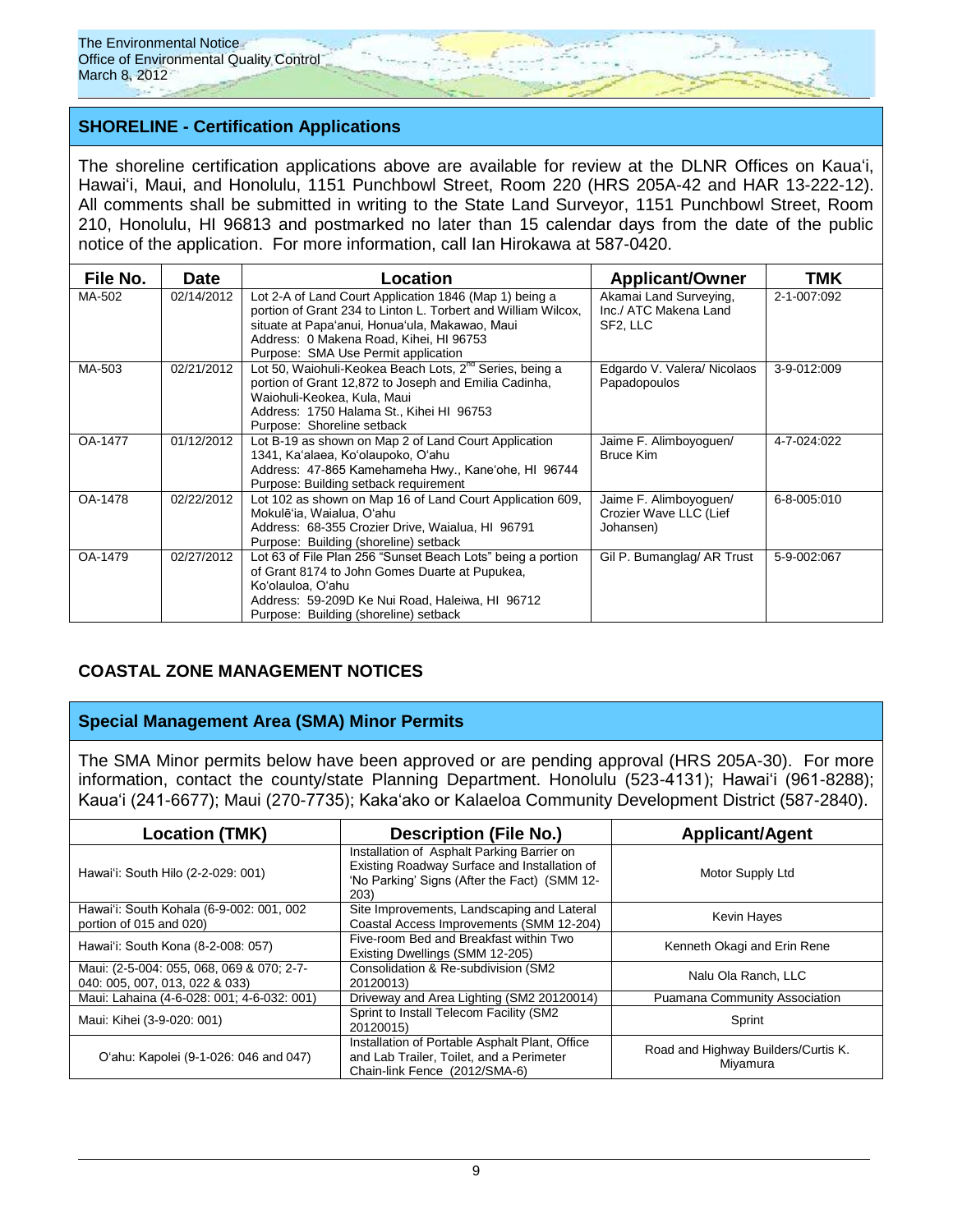

## **Federal Consistency Reviews**

The Hawaiʻi Coastal Zone Management (CZM) Program has received the following federal actions to review for consistency with the CZM objectives and policies (HRS 205A). Public notice is pursuant to Section 306(d)(14) of the National Coastal Zone Management Act of 1972, as amended. For more information, call John Nakagawa at 587-2878. Neighbor islands call toll-free: Kauaʻi: 274-3141 x72878, Lānaʻi and Molokaʻi: 468-4644 x72878, Maui: 984-2400 x72878, or Hawaiʻi: 974-4000 x72878. Federal deadlines require that comments be received by the date specified. Send comments to: Office of Planning, Department of Business, Economic Development and Tourism, P.O. Box 2359, Honolulu, HI 96804. Email: [jnakagaw@dbedt.hawaii.gov](mailto:jnakagaw@dbedt.hawaii.gov) or Fax: (808) 587-2899.

| Kaiminani Drive Roadway Improvements, North Kona, Hawai'i                                              |                                                                                                        |  |  |
|--------------------------------------------------------------------------------------------------------|--------------------------------------------------------------------------------------------------------|--|--|
| <b>Applicant:</b>                                                                                      | County of Hawai'i, Department of Public Works                                                          |  |  |
| <b>Contact:</b>                                                                                        | Mr. Allan Simeon, (808) 961-8925                                                                       |  |  |
| <b>Federal Action:</b>                                                                                 | <b>Federal Funding</b>                                                                                 |  |  |
| <b>Federal Agency:</b>                                                                                 | Federal Highway Administration                                                                         |  |  |
| Location:                                                                                              | Kaiminani Drive, Ahahi Street to vicinity of Ane Keohokalole Highway                                   |  |  |
| TMK:                                                                                                   | $(3)$ 7-3-33, 34, 35, 39, 40, 42                                                                       |  |  |
| <b>CZM Contact:</b>                                                                                    | John Nakagawa, 587-2878, jnakagaw@dbedt.hawaii.gov                                                     |  |  |
|                                                                                                        | <b>Proposed Action:</b> The County of Hawai'i Department of Public Works proposes to construct roadway |  |  |
| improvements on Kaiminani Drive, Ahahi Street to vicinity of Ane Keohokalole Highway, North Kona,      |                                                                                                        |  |  |
| Hawai'i. The scope of work for this project consists of roadway excavation and reconstruction; asphalt |                                                                                                        |  |  |
| concrete paving; shoulder and drainage improvements, including construction of paved swales and catch  |                                                                                                        |  |  |
| basin/drywells; utility manhole/box relocation and adjustment; retaining wall construction;            |                                                                                                        |  |  |
| driveway/property tie-ins; roadway signing and striping; and providing erosion control and NPDES       |                                                                                                        |  |  |
| control of the material of the material of the memory and modern the critical detection and controlled |                                                                                                        |  |  |

measures. The primary goal of the project is to remove and replace the existing deteriorating roadway, and to provide paved shoulders and drainage swales to the entire length of the road. **Comments Due:** March 22, 2012

## **POLLUTION CONTROL PERMITS**

Below are some pollution control permits before the State Department of Health (HRS 342B and HAR 11-60.1). For more information, contact the number given.

| <b>Branch</b><br><b>Permit Type</b>                         | <b>Applicant and</b><br><b>Permit Number</b>                                                                        | <b>Project</b><br>Location                                  | <b>Date</b>                   | <b>Proposed</b><br><b>Use</b>                               |
|-------------------------------------------------------------|---------------------------------------------------------------------------------------------------------------------|-------------------------------------------------------------|-------------------------------|-------------------------------------------------------------|
| Clean Air Branch,<br>586-4200, Covered<br>Source Permit     | Goodfellow Brothers, Inc.<br><b>Modification Application</b><br>No. 0660-02<br>CSP No. 0660-01-CT                   | Located at:<br>Various Temporary Sites, State<br>of Hawai'i | Comments<br>Due:<br>3/19/2012 | 265 tph Mobile Crusher and<br>400 tph Mobile Jaw<br>Crusher |
| Clean Air Branch.<br>586-4200, Covered<br>Source Permit     | E.M. Rivera & Sons, Inc.<br>Application for Renewal<br>No. 0603-04<br>CSP No. 0603-01-CT                            | Located at:<br>Various Temporary Sites, State<br>of Hawaiʻi | Issued:<br>2/13/2012          | <b>Portable Crushing Plants</b>                             |
| Clean Air Branch.<br>586-4200, Covered<br>Source Permit     | Powerscreen of California<br>Initial Application<br>No. 0754-01<br>CSP No. 0754-01-CT                               | Located at:<br>Various Temporary Sites, State<br>of Hawaiʻi | Comments<br>Due:<br>3/19/12   | 400 TPH Mobile Crushing<br>Plant                            |
| Clean Air Branch,<br>586-4200, Non-Covered<br>Source Permit | Ito En (USA), Inc.<br>Initial Application<br>No. 0391-05<br>NSP No. 0391-05-N                                       | Located at:<br>125 Pu'uhale Road, Honolulu,<br>O'ahu        | Issued:<br>2/13/12            | Three (3) 200 hp Gas and<br>Oil Fired Boilers               |
| Clean Air Branch,<br>586-4200, Non-Covered<br>Source Permit | Castle & Cooke Resorts, LLC<br>Four Seasons Resort Lanai<br>Renewal Application<br>No. 0488-04<br>NSP No. 0488-01-N | Located at:<br>1233 Fraser Avenue<br>Lāna'i City<br>Lāna'i  | Issued:<br>2/15/12            | One (1) 150 HP Boiler                                       |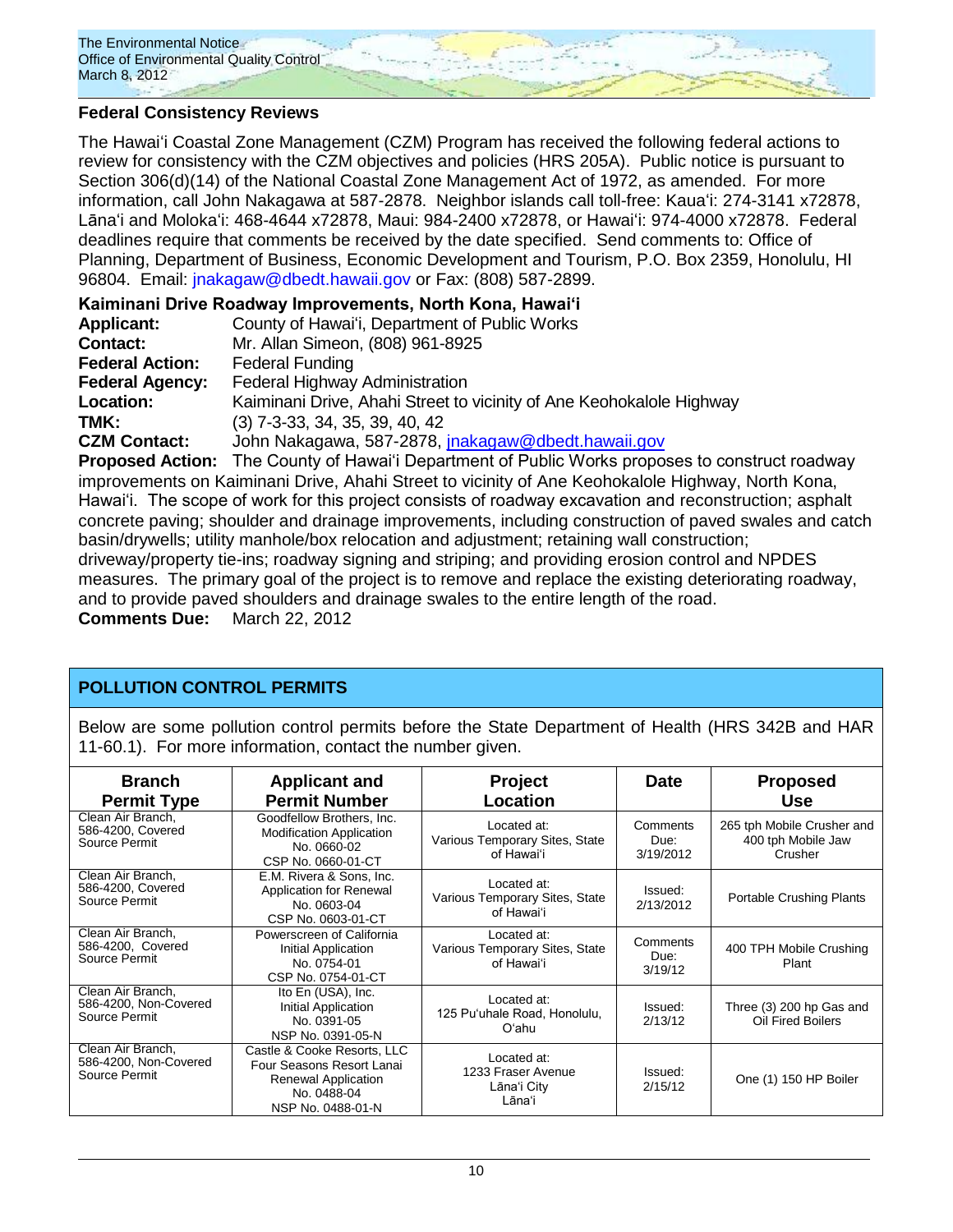| The Environmental Notice<br><b>Office of Environmental Quality Control</b><br>March 8, 2012 |                                                                                                         |                                                                 |                    |                                             |
|---------------------------------------------------------------------------------------------|---------------------------------------------------------------------------------------------------------|-----------------------------------------------------------------|--------------------|---------------------------------------------|
| Clean Air Branch.<br>586-4200, Non-Covered<br>Source Permit                                 | Waipahu-Leeward Veterinary<br>Clinic<br>Modification No. 0760-01<br>NSP No. 0760-01-N                   | Located at:<br>94-485 Koaki Street, Waipahu,<br>Oʻahu           | Issued:<br>2/16/12 | 150 lb/hr Pathological<br>Waste Incinerator |
| Clean Air<br>Branch,<br>586-4200, Non-Covered<br>Source Permit                              | <b>Grace Pacific Application</b><br>Application for Initial Permit<br>No. 0750-01<br>NSP No. 0750-01-NT | Located at:<br>Various Temporary Sites, State<br>of Hawai'i     | Issued:<br>2/21/12 | 331 TPH RAP Plant                           |
| Clean Air Branch,<br>586-4200 Non-Covered<br>Source Permit                                  | Big Island Carbon, LLC<br>Application for Modification<br>No. 0641-04<br>NSP No. 0641-04-N              | Located at:<br>61-3277 Maluokalani Street,<br>Kawaihae, Hawai'i | Issued:<br>2/27/12 | 470 lbs/hour Activated<br>Carbon Facility   |

# **FEDERAL NOTICES**

### **Issuance of Letter of Authorization to Take Marine Mammals Incidental to Training and Research Activities within the Hawai'i Range Complex**

## <http://www.gpo.gov/fdsys/pkg/FR-2012-02-24/pdf/2012-4340.pdf>

In accordance with the Marine Mammal Protection Act (MMPA), as amended, and implementing regulations, notice is hereby given that National Marine Fisheries Service (NMFS) has issued a Letter of Authorization (LOA) to the U.S. Navy (Navy) to take marine mammals incidental to training and research activities conducted within the Hawai'i Range Complex (HRC) for the period of February 9, 2012, through January 5, 2014. This Authorization is effective from February 9, 2012, through January 5, 2014. The LOA and supporting documentation may be obtained by writing to P. Michael Payne, Office of Protected Resources, NMFS, 1315 East-West Highway, Silver Spring, MD 20910, or by telephoning Michelle Magliocca, Office of Protected Resources, NMFS, (301) 427–8401. A copy of the application used in this document may be obtained by writing to the address specified above or visiting the internet at: *[http://www.nmfs.noaa.gov/pr/permits/incidental.htm.](http://www.nmfs.noaa.gov/pr/permits/incidental.htm)* Documents cited in this notice may also be viewed, by appointment, during regular business hours, at the aforementioned address (see, 77 FR 11067, February 24, 2012).

## **Five Year Status Reviews for Endangered/Threatened Species**

### <http://www.gpo.gov/fdsys/pkg/FR-2012-03-06/pdf/2012-5335.pdf>

The U.S. Fish and Wildlife Service (Service) is initiating 5-year reviews for 46 species in Idaho, Oregon, Washington, Nevada, Montana, Hawai'i, Guam, and the Northern Mariana Islands under the Endangered Species Act of 1973, as amended (Act). The Service requests any new information on these species that may have a bearing on their classification as endangered or threatened. Based on the results of the Service's 5-year reviews, the Service will determine whether these species are properly classified under the Act. To ensure consideration, the Service requests submission of new information no later than May 7, 2012. However, the Service will continue to accept new information about any listed species at any time. For the 44 species in Hawaii, Guam, and the Northern Mariana Islands (see above link for Table 1), submit information to: Field Supervisor, Attention: 5-Year Review, U.S. Fish and Wildlife Service, Pacific Islands Fish and Wildlife Office, 300 Ala Moana Blvd., Room 3–122, Box 50088, Honolulu, Hawai'i 96850. Information can also be submitted by email to: *[pifwo-5yr-review@fws.gov.](mailto:pifwo-5yr-review@fws.gov)* For further information, please contact Jeff Newton, U.S. Fish and Wildlife Service, Pacific Islands Fish and Wildlife Office (see **ADDRESSES**), 808–792–9400 (for species in Hawai'i, Guam, and the Northern Mariana Islands). Individuals who are hearing impaired or speech impaired may call the Federal Relay Service at (800) 877–8337 for TTY assistance (see, 77 FR 13248, March 6, 2012).

### **Issuance of Marine Mammal Permit**

## <http://www.gpo.gov/fdsys/pkg/FR-2012-03-06/pdf/2012-5428.pdf>

The National Marine Fisheries Service (NMFS), National Oceanic and Atmospheric Administration (NOAA), Commerce has issued a permit to Paul E. Nachtigall, Ph.D., Marine Mammal Research Program Hawai'i Institute of Marine Biology, P.O. Box 1106, Kailua, Hawai'i 96734, to conduct scientific research on cetaceans stranded or in rehabilitation facilities in the U.S. The permit and related documents are available for review upon written request or by appointment at the following location on Oahu: Pacific Islands Region, NMFS, 1601 Kapiʻolani Blvd., Room 1110, Honolulu, HI 96814–4700; phone (808) 944–2200; fax (808) 973–2941. For further information, please contact the above number (see, 77 FR 13295, March 6, 2012).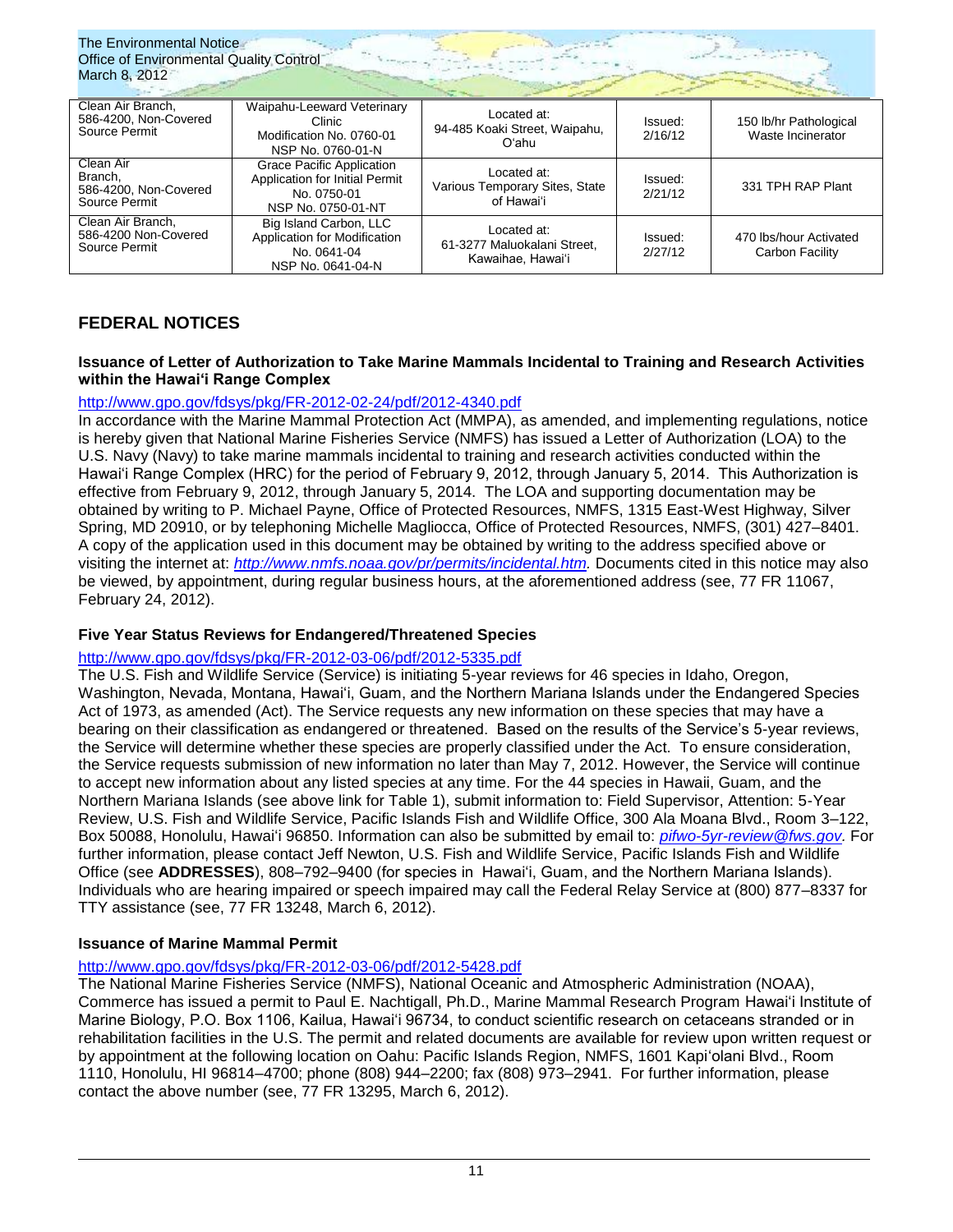

### **Withdrawal of South Kona Watershed Irrigation System DEIS**

### <http://www.gpo.gov/fdsys/pkg/FR-2012-03-02/pdf/2012-5131.pdf>

As a part of its mandate under Section 309 of the Clean Air Act, the U. S. Environmental Protection Agency announced that the National Resources Conservation Service of the U. S. Department of Agriculture has withdrawn *EIS No. 20120005, Draft EIS, NRCS, HI* —South Kona Watershed Irrigation System, To Provide Supplemental Irrigation Water to Farms in the Honomalino/Kapu'a Area, Funding, County of Hawai'i, Hawai'i, Comment Period Ends: 03/05/2012, *Contact:* Sharon Sawdey, 808–541–2600, ext. 125. *Revision to FR Notice Published 1/20/2012:*  Officially Withdrawn by the Preparing Agency (see, 77 FR 12835, March 2. 2012).